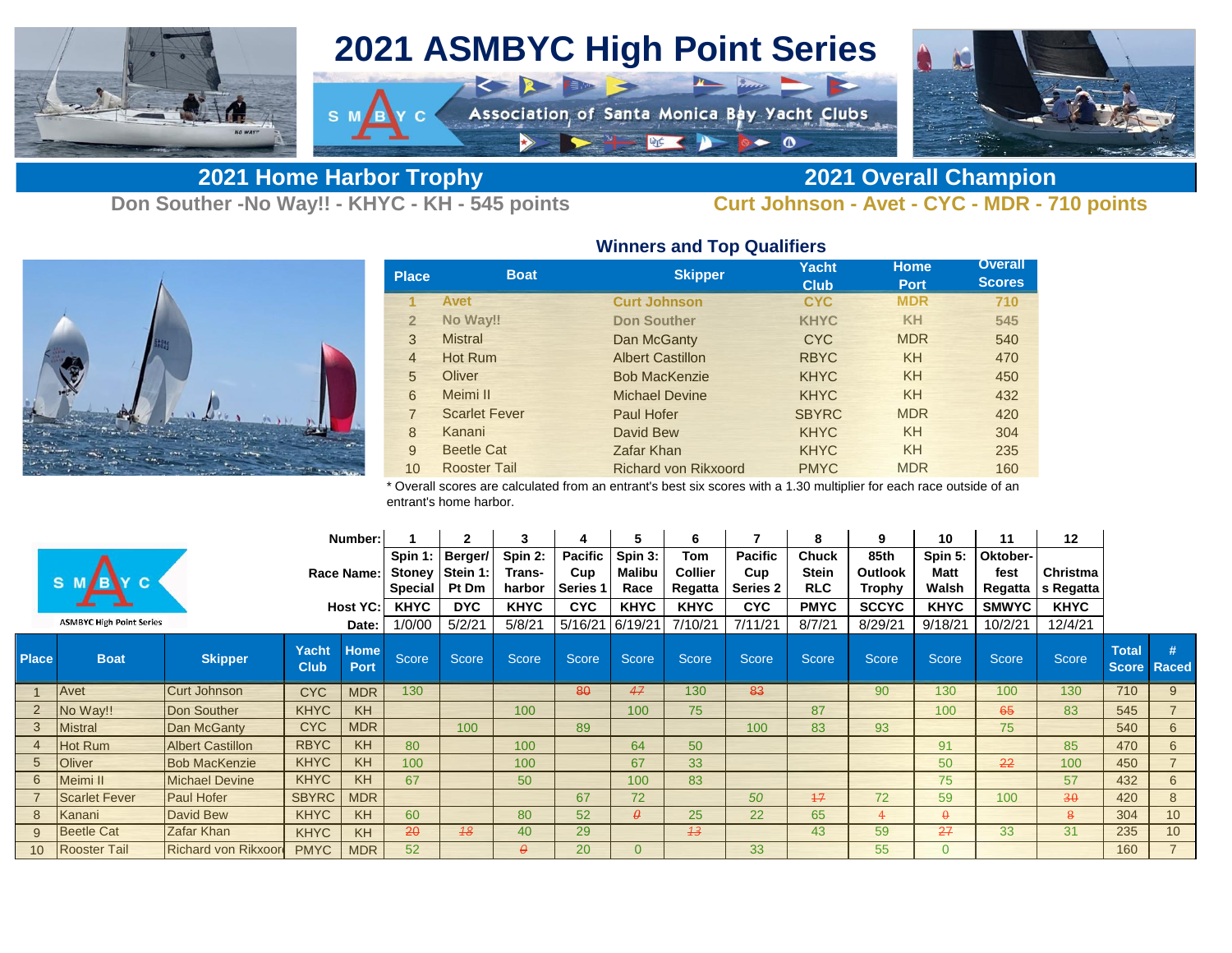| <b>Pacific</b><br><b>Pacific</b><br>85th<br>Spin 1:<br>Berger/<br>Spin 2:<br>Spin 3:<br><b>Tom</b><br><b>Chuck</b><br>Spin 5:<br>Oktober-<br><b>Malibu</b><br><b>Collier</b><br><b>Stoney</b><br>Stein 1:<br><b>Stein</b><br><b>Outlook</b><br>fest<br>Christma<br><b>Race Name:</b><br>Trans-<br>Cup<br>Cup<br>Matt<br>harbor<br>Series <sub>2</sub><br><b>RLC</b><br><b>Special</b><br>Pt Dm<br>Series 1<br>Race<br>Regatta<br><b>Trophy</b><br>Walsh<br>Regatta<br>s Regatta<br><b>KHYC</b><br><b>KHYC</b><br><b>CYC</b><br><b>KHYC</b><br><b>KHYC</b><br><b>KHYC</b><br><b>KHYC</b><br><b>DYC</b><br><b>CYC</b><br><b>PMYC</b><br><b>SCCYC</b><br><b>SMWYC</b><br><b>Host YC:</b><br><b>ASMBYC High Point Series</b><br>5/16/21<br>1/0/00<br>5/2/21<br>5/8/21<br>6/19/21<br>7/10/21<br>7/11/21<br>9/18/21<br>12/4/21<br>8/7/21<br>8/29/21<br>10/2/21<br>Date:<br><b>Home</b><br><b>Total</b><br><b>Yacht</b><br>#<br>Score<br><b>Skipper</b><br><b>Score</b><br><b>Place</b><br><b>Boat</b><br>Score<br><b>Score</b><br><b>Score</b><br><b>Score</b><br><b>Score</b><br><b>Score</b><br><b>Score</b><br>Score<br><b>Score</b><br>Score<br><b>Club</b><br><b>Port</b><br><b>Score</b><br><b>Raced</b><br><b>PSSA</b><br><b>MDR</b><br><b>Gerald Sobal</b><br>87<br>$5\phantom{.0}$<br>11<br><b>Grand Dillusion</b><br>100<br>33<br>130<br>100<br>450<br><b>CYC</b><br><b>MDR</b><br>$5\phantom{.0}$<br>12<br>Obsidian<br>John Staff<br>40<br>80<br>97<br>100<br>357<br>40<br>SSC<br>OTH<br>13<br>Cross Fire<br>75<br>62<br>83<br>320<br>Samuel Cowan<br>100<br>$\overline{4}$<br><b>SCCYC</b><br><b>MDR</b><br>33<br>14<br>Jerome Sammacrcel<br>65<br>100<br>305<br>$\overline{4}$<br>Sam<br>107<br><b>CYC</b><br><b>MDR</b><br>67<br>15<br>60<br>305<br>$\overline{4}$<br>Javelin<br>Daniel Murphy<br>118<br>60<br><b>CYC</b><br><b>MDR</b><br>100<br>100<br>Jay Steinbeck<br>3<br>16<br>Margaritaville 1.5<br>100<br>300<br><b>DRYC</b><br><b>MDR</b><br>$\mathbf{3}$<br>17<br>MisQue<br>100<br>100<br>100<br>300<br>Jerry & Lea Kaye<br><b>CYC</b><br><b>MDR</b><br>100<br>$\mathbf{3}$<br><b>Richard Benedon</b><br>63<br>100<br>263<br>18<br>Ruby d'eau<br><b>CYC</b><br><b>MDR</b><br>38<br>3<br>100<br>238<br>19<br>Va Pensiero<br>Joseph Weber<br>100<br><b>SCCYC</b><br><b>MDR</b><br>20<br>100<br>3<br>Sunshine<br><b>Leonard Gordon</b><br>50<br>83<br>233<br><b>DRYC</b><br><b>MDR</b><br>21<br>50<br><b>Gary Schaffel</b><br>100<br>67<br>217<br>3<br>Odyssey<br><b>MDR</b><br><b>DRYC</b><br>22<br>71<br>78<br>67<br>Jack Mayer<br>216<br>3<br>Zephyr<br>KH<br>23<br><b>KHYC</b><br>214<br>3<br>Flying Dutchman<br>82<br>55<br>77<br>Jason Herring<br><b>MDR</b><br><b>CYC</b><br>95<br>3<br>24<br>Scott Torrance<br>56<br>211<br>Forgiveness<br>60<br><b>DRYC</b><br><b>MDR</b><br>Paul Katz<br>80<br>25<br>Bravura<br>3<br>40<br>83<br>203<br><b>SMWYC</b><br><b>MDR</b><br>60<br>67<br>$\mathbf{3}$<br>26<br><b>Brian Kerr</b><br>67<br>194<br>Double Down<br><b>KHYC</b><br>KH<br>27<br>5<br>Renegade<br>Denny Browne<br>60<br>45<br>38<br>38<br>181<br>0<br><b>CYC</b><br><b>MDR</b><br>$\overline{2}$<br>28<br>James Puckett<br>20<br>130<br>150<br><b>Amazing Grace</b><br><b>DRYC</b><br><b>MDR</b><br>29<br>Wolfhound<br>100<br>50<br>150<br>2<br>Jamie Myer<br>$\overline{2}$<br>30<br><b>KHYC</b><br>KH<br>75<br>150<br><b>Wave Dancer</b><br>Ray McVey<br>75<br>KH<br>$\overline{2}$<br>31<br>Priorities<br><b>KHYC</b><br>69<br>142<br><b>Bob Cole</b><br>73<br>KH<br>62<br>$\overline{2}$<br>32<br><b>KHYC</b><br>125<br><b>Kindred Spirit</b><br>Nancy & Glen Griley<br>63<br>33<br><b>KHYC</b><br>KH<br>25<br>100<br>$\overline{2}$<br>Liz Hjorth<br>125<br>Scooter<br>KH<br>34<br><b>KHYC</b><br>$\overline{2}$<br><b>USA 54</b><br>Charles Bielecki<br>54<br>118<br>64<br><b>CYC</b><br><b>MDR</b><br>35<br>67<br>$\mathbf{3}$<br>Zuzu<br>13<br>33<br>113<br>Yehuda Elmakias<br><b>SCCYC</b><br><b>MDR</b><br>67<br>3<br>36<br>Squall<br>33<br>100<br>Gary Brockman<br>$\mathbf 0$<br>37<br><b>CYC</b><br><b>MDR</b><br>Douglas Steele<br>100<br>100<br>$\mathbf{1}$<br>Tiburon<br><b>KHYC</b><br>38<br>Egan Forbes<br>KH<br>100<br>Benateau Wizz<br>100<br>$\overline{1}$<br>KHYC<br>$\overline{K}$<br>100<br>39<br>Déjà Vu<br><b>Burr Hope</b><br>100<br>$\mathbf{1}$<br>KHYC<br>$\overline{K}$<br>100<br>Nacra 17<br>Steven Fechner<br>100<br>40<br>$\mathbf{1}$<br>KHYC<br>KH<br>100<br>100<br>41<br>Fred & Suzanne Cot<br>$\overline{1}$<br>Tigger<br>42 Midnight Run<br>KHYC   KH<br>100<br>100<br>John Dean<br><b>William Wells</b><br><b>CYC</b><br><b>MDR</b><br>100<br>100<br>43 Wahzoo<br>$\mathbf{1}$<br><b>CAC</b><br>Velerito<br><b>Brack Duker</b><br>MDR<br>100<br>100<br>44<br>$\mathbf{1}$<br>Mr Hanky<br>KHYC<br><b>Stuart Robertson</b><br>KH<br>100<br>100<br>45<br>$\mathbf{1}$<br>71<br>KHYC<br>$\overline{K}$<br>25<br>96<br>2<br>Papillon<br>Marc Jacob<br>46<br>SMWYC MDR<br>29<br>65<br>94<br>Megan Marsh<br>$\overline{2}$<br>47<br>Sails Coll<br>SMWYC MDR<br>17<br>93<br>Pixel<br>Karl Herbst<br>76<br>2<br>48<br><b>Mick Shlens</b><br>92<br>92<br><b>Blade II</b><br><b>KHYC</b><br>KH<br>49<br>$\mathbf{1}$<br>50<br><b>Duchess</b><br>Ron Jacobs<br><b>DRYC</b><br>MDR<br>88<br>88<br>$\mathbf{1}$<br>88<br><b>Bella Vita</b><br><b>Marty Burke</b><br><b>KHYC</b><br>KH<br>88<br>$\mathbf{1}$<br>51<br><b>PSSA</b><br><b>MDR</b><br>Cuchulainn<br>Daniel Murphy<br>86<br>86<br>52<br>$\mathbf{1}$<br>Stephen McDonough SMWYC   MDR<br>53<br>86<br>86<br><b>TLC</b><br>$\overline{1}$<br><b>MDR</b><br>54<br>Blarney<br>Tom O'Conor<br><b>CYC</b><br>86<br>86<br>$\mathbf{1}$ |  |  | Number: |  | $\mathbf{1}$ | 2 | 3 | 4 | 5 | 6 | $\overline{7}$ | 8 | 9 | 10 | 11 | 12 |  |  |
|----------------------------------------------------------------------------------------------------------------------------------------------------------------------------------------------------------------------------------------------------------------------------------------------------------------------------------------------------------------------------------------------------------------------------------------------------------------------------------------------------------------------------------------------------------------------------------------------------------------------------------------------------------------------------------------------------------------------------------------------------------------------------------------------------------------------------------------------------------------------------------------------------------------------------------------------------------------------------------------------------------------------------------------------------------------------------------------------------------------------------------------------------------------------------------------------------------------------------------------------------------------------------------------------------------------------------------------------------------------------------------------------------------------------------------------------------------------------------------------------------------------------------------------------------------------------------------------------------------------------------------------------------------------------------------------------------------------------------------------------------------------------------------------------------------------------------------------------------------------------------------------------------------------------------------------------------------------------------------------------------------------------------------------------------------------------------------------------------------------------------------------------------------------------------------------------------------------------------------------------------------------------------------------------------------------------------------------------------------------------------------------------------------------------------------------------------------------------------------------------------------------------------------------------------------------------------------------------------------------------------------------------------------------------------------------------------------------------------------------------------------------------------------------------------------------------------------------------------------------------------------------------------------------------------------------------------------------------------------------------------------------------------------------------------------------------------------------------------------------------------------------------------------------------------------------------------------------------------------------------------------------------------------------------------------------------------------------------------------------------------------------------------------------------------------------------------------------------------------------------------------------------------------------------------------------------------------------------------------------------------------------------------------------------------------------------------------------------------------------------------------------------------------------------------------------------------------------------------------------------------------------------------------------------------------------------------------------------------------------------------------------------------------------------------------------------------------------------------------------------------------------------------------------------------------------------------------------------------------------------------------------------------------------------------------------------------------------------------------------------------------------------------------------------------------------------------------------------------------------------------------------------------------------------------------------------------------------------------------------------------------------------------------------------------------------------------------------------------------------------------------------------------------------------------------------------------------------------------------------------------------------------------------------------------------------------------------------------------------------------------------------------------------------------------------------------------------------------------------------------------------------------------------------------------------------------------------------------------------------------------------------------------------------------------------------------------------------------------------------------------------------------------------------------------------------------------------------------------------------------------------------------------------------------------------------------------------------------------------------------------------------------------|--|--|---------|--|--------------|---|---|---|---|---|----------------|---|---|----|----|----|--|--|
|                                                                                                                                                                                                                                                                                                                                                                                                                                                                                                                                                                                                                                                                                                                                                                                                                                                                                                                                                                                                                                                                                                                                                                                                                                                                                                                                                                                                                                                                                                                                                                                                                                                                                                                                                                                                                                                                                                                                                                                                                                                                                                                                                                                                                                                                                                                                                                                                                                                                                                                                                                                                                                                                                                                                                                                                                                                                                                                                                                                                                                                                                                                                                                                                                                                                                                                                                                                                                                                                                                                                                                                                                                                                                                                                                                                                                                                                                                                                                                                                                                                                                                                                                                                                                                                                                                                                                                                                                                                                                                                                                                                                                                                                                                                                                                                                                                                                                                                                                                                                                                                                                                                                                                                                                                                                                                                                                                                                                                                                                                                                                                                                                                                    |  |  |         |  |              |   |   |   |   |   |                |   |   |    |    |    |  |  |
|                                                                                                                                                                                                                                                                                                                                                                                                                                                                                                                                                                                                                                                                                                                                                                                                                                                                                                                                                                                                                                                                                                                                                                                                                                                                                                                                                                                                                                                                                                                                                                                                                                                                                                                                                                                                                                                                                                                                                                                                                                                                                                                                                                                                                                                                                                                                                                                                                                                                                                                                                                                                                                                                                                                                                                                                                                                                                                                                                                                                                                                                                                                                                                                                                                                                                                                                                                                                                                                                                                                                                                                                                                                                                                                                                                                                                                                                                                                                                                                                                                                                                                                                                                                                                                                                                                                                                                                                                                                                                                                                                                                                                                                                                                                                                                                                                                                                                                                                                                                                                                                                                                                                                                                                                                                                                                                                                                                                                                                                                                                                                                                                                                                    |  |  |         |  |              |   |   |   |   |   |                |   |   |    |    |    |  |  |
|                                                                                                                                                                                                                                                                                                                                                                                                                                                                                                                                                                                                                                                                                                                                                                                                                                                                                                                                                                                                                                                                                                                                                                                                                                                                                                                                                                                                                                                                                                                                                                                                                                                                                                                                                                                                                                                                                                                                                                                                                                                                                                                                                                                                                                                                                                                                                                                                                                                                                                                                                                                                                                                                                                                                                                                                                                                                                                                                                                                                                                                                                                                                                                                                                                                                                                                                                                                                                                                                                                                                                                                                                                                                                                                                                                                                                                                                                                                                                                                                                                                                                                                                                                                                                                                                                                                                                                                                                                                                                                                                                                                                                                                                                                                                                                                                                                                                                                                                                                                                                                                                                                                                                                                                                                                                                                                                                                                                                                                                                                                                                                                                                                                    |  |  |         |  |              |   |   |   |   |   |                |   |   |    |    |    |  |  |
|                                                                                                                                                                                                                                                                                                                                                                                                                                                                                                                                                                                                                                                                                                                                                                                                                                                                                                                                                                                                                                                                                                                                                                                                                                                                                                                                                                                                                                                                                                                                                                                                                                                                                                                                                                                                                                                                                                                                                                                                                                                                                                                                                                                                                                                                                                                                                                                                                                                                                                                                                                                                                                                                                                                                                                                                                                                                                                                                                                                                                                                                                                                                                                                                                                                                                                                                                                                                                                                                                                                                                                                                                                                                                                                                                                                                                                                                                                                                                                                                                                                                                                                                                                                                                                                                                                                                                                                                                                                                                                                                                                                                                                                                                                                                                                                                                                                                                                                                                                                                                                                                                                                                                                                                                                                                                                                                                                                                                                                                                                                                                                                                                                                    |  |  |         |  |              |   |   |   |   |   |                |   |   |    |    |    |  |  |
|                                                                                                                                                                                                                                                                                                                                                                                                                                                                                                                                                                                                                                                                                                                                                                                                                                                                                                                                                                                                                                                                                                                                                                                                                                                                                                                                                                                                                                                                                                                                                                                                                                                                                                                                                                                                                                                                                                                                                                                                                                                                                                                                                                                                                                                                                                                                                                                                                                                                                                                                                                                                                                                                                                                                                                                                                                                                                                                                                                                                                                                                                                                                                                                                                                                                                                                                                                                                                                                                                                                                                                                                                                                                                                                                                                                                                                                                                                                                                                                                                                                                                                                                                                                                                                                                                                                                                                                                                                                                                                                                                                                                                                                                                                                                                                                                                                                                                                                                                                                                                                                                                                                                                                                                                                                                                                                                                                                                                                                                                                                                                                                                                                                    |  |  |         |  |              |   |   |   |   |   |                |   |   |    |    |    |  |  |
|                                                                                                                                                                                                                                                                                                                                                                                                                                                                                                                                                                                                                                                                                                                                                                                                                                                                                                                                                                                                                                                                                                                                                                                                                                                                                                                                                                                                                                                                                                                                                                                                                                                                                                                                                                                                                                                                                                                                                                                                                                                                                                                                                                                                                                                                                                                                                                                                                                                                                                                                                                                                                                                                                                                                                                                                                                                                                                                                                                                                                                                                                                                                                                                                                                                                                                                                                                                                                                                                                                                                                                                                                                                                                                                                                                                                                                                                                                                                                                                                                                                                                                                                                                                                                                                                                                                                                                                                                                                                                                                                                                                                                                                                                                                                                                                                                                                                                                                                                                                                                                                                                                                                                                                                                                                                                                                                                                                                                                                                                                                                                                                                                                                    |  |  |         |  |              |   |   |   |   |   |                |   |   |    |    |    |  |  |
|                                                                                                                                                                                                                                                                                                                                                                                                                                                                                                                                                                                                                                                                                                                                                                                                                                                                                                                                                                                                                                                                                                                                                                                                                                                                                                                                                                                                                                                                                                                                                                                                                                                                                                                                                                                                                                                                                                                                                                                                                                                                                                                                                                                                                                                                                                                                                                                                                                                                                                                                                                                                                                                                                                                                                                                                                                                                                                                                                                                                                                                                                                                                                                                                                                                                                                                                                                                                                                                                                                                                                                                                                                                                                                                                                                                                                                                                                                                                                                                                                                                                                                                                                                                                                                                                                                                                                                                                                                                                                                                                                                                                                                                                                                                                                                                                                                                                                                                                                                                                                                                                                                                                                                                                                                                                                                                                                                                                                                                                                                                                                                                                                                                    |  |  |         |  |              |   |   |   |   |   |                |   |   |    |    |    |  |  |
|                                                                                                                                                                                                                                                                                                                                                                                                                                                                                                                                                                                                                                                                                                                                                                                                                                                                                                                                                                                                                                                                                                                                                                                                                                                                                                                                                                                                                                                                                                                                                                                                                                                                                                                                                                                                                                                                                                                                                                                                                                                                                                                                                                                                                                                                                                                                                                                                                                                                                                                                                                                                                                                                                                                                                                                                                                                                                                                                                                                                                                                                                                                                                                                                                                                                                                                                                                                                                                                                                                                                                                                                                                                                                                                                                                                                                                                                                                                                                                                                                                                                                                                                                                                                                                                                                                                                                                                                                                                                                                                                                                                                                                                                                                                                                                                                                                                                                                                                                                                                                                                                                                                                                                                                                                                                                                                                                                                                                                                                                                                                                                                                                                                    |  |  |         |  |              |   |   |   |   |   |                |   |   |    |    |    |  |  |
|                                                                                                                                                                                                                                                                                                                                                                                                                                                                                                                                                                                                                                                                                                                                                                                                                                                                                                                                                                                                                                                                                                                                                                                                                                                                                                                                                                                                                                                                                                                                                                                                                                                                                                                                                                                                                                                                                                                                                                                                                                                                                                                                                                                                                                                                                                                                                                                                                                                                                                                                                                                                                                                                                                                                                                                                                                                                                                                                                                                                                                                                                                                                                                                                                                                                                                                                                                                                                                                                                                                                                                                                                                                                                                                                                                                                                                                                                                                                                                                                                                                                                                                                                                                                                                                                                                                                                                                                                                                                                                                                                                                                                                                                                                                                                                                                                                                                                                                                                                                                                                                                                                                                                                                                                                                                                                                                                                                                                                                                                                                                                                                                                                                    |  |  |         |  |              |   |   |   |   |   |                |   |   |    |    |    |  |  |
|                                                                                                                                                                                                                                                                                                                                                                                                                                                                                                                                                                                                                                                                                                                                                                                                                                                                                                                                                                                                                                                                                                                                                                                                                                                                                                                                                                                                                                                                                                                                                                                                                                                                                                                                                                                                                                                                                                                                                                                                                                                                                                                                                                                                                                                                                                                                                                                                                                                                                                                                                                                                                                                                                                                                                                                                                                                                                                                                                                                                                                                                                                                                                                                                                                                                                                                                                                                                                                                                                                                                                                                                                                                                                                                                                                                                                                                                                                                                                                                                                                                                                                                                                                                                                                                                                                                                                                                                                                                                                                                                                                                                                                                                                                                                                                                                                                                                                                                                                                                                                                                                                                                                                                                                                                                                                                                                                                                                                                                                                                                                                                                                                                                    |  |  |         |  |              |   |   |   |   |   |                |   |   |    |    |    |  |  |
|                                                                                                                                                                                                                                                                                                                                                                                                                                                                                                                                                                                                                                                                                                                                                                                                                                                                                                                                                                                                                                                                                                                                                                                                                                                                                                                                                                                                                                                                                                                                                                                                                                                                                                                                                                                                                                                                                                                                                                                                                                                                                                                                                                                                                                                                                                                                                                                                                                                                                                                                                                                                                                                                                                                                                                                                                                                                                                                                                                                                                                                                                                                                                                                                                                                                                                                                                                                                                                                                                                                                                                                                                                                                                                                                                                                                                                                                                                                                                                                                                                                                                                                                                                                                                                                                                                                                                                                                                                                                                                                                                                                                                                                                                                                                                                                                                                                                                                                                                                                                                                                                                                                                                                                                                                                                                                                                                                                                                                                                                                                                                                                                                                                    |  |  |         |  |              |   |   |   |   |   |                |   |   |    |    |    |  |  |
|                                                                                                                                                                                                                                                                                                                                                                                                                                                                                                                                                                                                                                                                                                                                                                                                                                                                                                                                                                                                                                                                                                                                                                                                                                                                                                                                                                                                                                                                                                                                                                                                                                                                                                                                                                                                                                                                                                                                                                                                                                                                                                                                                                                                                                                                                                                                                                                                                                                                                                                                                                                                                                                                                                                                                                                                                                                                                                                                                                                                                                                                                                                                                                                                                                                                                                                                                                                                                                                                                                                                                                                                                                                                                                                                                                                                                                                                                                                                                                                                                                                                                                                                                                                                                                                                                                                                                                                                                                                                                                                                                                                                                                                                                                                                                                                                                                                                                                                                                                                                                                                                                                                                                                                                                                                                                                                                                                                                                                                                                                                                                                                                                                                    |  |  |         |  |              |   |   |   |   |   |                |   |   |    |    |    |  |  |
|                                                                                                                                                                                                                                                                                                                                                                                                                                                                                                                                                                                                                                                                                                                                                                                                                                                                                                                                                                                                                                                                                                                                                                                                                                                                                                                                                                                                                                                                                                                                                                                                                                                                                                                                                                                                                                                                                                                                                                                                                                                                                                                                                                                                                                                                                                                                                                                                                                                                                                                                                                                                                                                                                                                                                                                                                                                                                                                                                                                                                                                                                                                                                                                                                                                                                                                                                                                                                                                                                                                                                                                                                                                                                                                                                                                                                                                                                                                                                                                                                                                                                                                                                                                                                                                                                                                                                                                                                                                                                                                                                                                                                                                                                                                                                                                                                                                                                                                                                                                                                                                                                                                                                                                                                                                                                                                                                                                                                                                                                                                                                                                                                                                    |  |  |         |  |              |   |   |   |   |   |                |   |   |    |    |    |  |  |
|                                                                                                                                                                                                                                                                                                                                                                                                                                                                                                                                                                                                                                                                                                                                                                                                                                                                                                                                                                                                                                                                                                                                                                                                                                                                                                                                                                                                                                                                                                                                                                                                                                                                                                                                                                                                                                                                                                                                                                                                                                                                                                                                                                                                                                                                                                                                                                                                                                                                                                                                                                                                                                                                                                                                                                                                                                                                                                                                                                                                                                                                                                                                                                                                                                                                                                                                                                                                                                                                                                                                                                                                                                                                                                                                                                                                                                                                                                                                                                                                                                                                                                                                                                                                                                                                                                                                                                                                                                                                                                                                                                                                                                                                                                                                                                                                                                                                                                                                                                                                                                                                                                                                                                                                                                                                                                                                                                                                                                                                                                                                                                                                                                                    |  |  |         |  |              |   |   |   |   |   |                |   |   |    |    |    |  |  |
|                                                                                                                                                                                                                                                                                                                                                                                                                                                                                                                                                                                                                                                                                                                                                                                                                                                                                                                                                                                                                                                                                                                                                                                                                                                                                                                                                                                                                                                                                                                                                                                                                                                                                                                                                                                                                                                                                                                                                                                                                                                                                                                                                                                                                                                                                                                                                                                                                                                                                                                                                                                                                                                                                                                                                                                                                                                                                                                                                                                                                                                                                                                                                                                                                                                                                                                                                                                                                                                                                                                                                                                                                                                                                                                                                                                                                                                                                                                                                                                                                                                                                                                                                                                                                                                                                                                                                                                                                                                                                                                                                                                                                                                                                                                                                                                                                                                                                                                                                                                                                                                                                                                                                                                                                                                                                                                                                                                                                                                                                                                                                                                                                                                    |  |  |         |  |              |   |   |   |   |   |                |   |   |    |    |    |  |  |
|                                                                                                                                                                                                                                                                                                                                                                                                                                                                                                                                                                                                                                                                                                                                                                                                                                                                                                                                                                                                                                                                                                                                                                                                                                                                                                                                                                                                                                                                                                                                                                                                                                                                                                                                                                                                                                                                                                                                                                                                                                                                                                                                                                                                                                                                                                                                                                                                                                                                                                                                                                                                                                                                                                                                                                                                                                                                                                                                                                                                                                                                                                                                                                                                                                                                                                                                                                                                                                                                                                                                                                                                                                                                                                                                                                                                                                                                                                                                                                                                                                                                                                                                                                                                                                                                                                                                                                                                                                                                                                                                                                                                                                                                                                                                                                                                                                                                                                                                                                                                                                                                                                                                                                                                                                                                                                                                                                                                                                                                                                                                                                                                                                                    |  |  |         |  |              |   |   |   |   |   |                |   |   |    |    |    |  |  |
|                                                                                                                                                                                                                                                                                                                                                                                                                                                                                                                                                                                                                                                                                                                                                                                                                                                                                                                                                                                                                                                                                                                                                                                                                                                                                                                                                                                                                                                                                                                                                                                                                                                                                                                                                                                                                                                                                                                                                                                                                                                                                                                                                                                                                                                                                                                                                                                                                                                                                                                                                                                                                                                                                                                                                                                                                                                                                                                                                                                                                                                                                                                                                                                                                                                                                                                                                                                                                                                                                                                                                                                                                                                                                                                                                                                                                                                                                                                                                                                                                                                                                                                                                                                                                                                                                                                                                                                                                                                                                                                                                                                                                                                                                                                                                                                                                                                                                                                                                                                                                                                                                                                                                                                                                                                                                                                                                                                                                                                                                                                                                                                                                                                    |  |  |         |  |              |   |   |   |   |   |                |   |   |    |    |    |  |  |
|                                                                                                                                                                                                                                                                                                                                                                                                                                                                                                                                                                                                                                                                                                                                                                                                                                                                                                                                                                                                                                                                                                                                                                                                                                                                                                                                                                                                                                                                                                                                                                                                                                                                                                                                                                                                                                                                                                                                                                                                                                                                                                                                                                                                                                                                                                                                                                                                                                                                                                                                                                                                                                                                                                                                                                                                                                                                                                                                                                                                                                                                                                                                                                                                                                                                                                                                                                                                                                                                                                                                                                                                                                                                                                                                                                                                                                                                                                                                                                                                                                                                                                                                                                                                                                                                                                                                                                                                                                                                                                                                                                                                                                                                                                                                                                                                                                                                                                                                                                                                                                                                                                                                                                                                                                                                                                                                                                                                                                                                                                                                                                                                                                                    |  |  |         |  |              |   |   |   |   |   |                |   |   |    |    |    |  |  |
|                                                                                                                                                                                                                                                                                                                                                                                                                                                                                                                                                                                                                                                                                                                                                                                                                                                                                                                                                                                                                                                                                                                                                                                                                                                                                                                                                                                                                                                                                                                                                                                                                                                                                                                                                                                                                                                                                                                                                                                                                                                                                                                                                                                                                                                                                                                                                                                                                                                                                                                                                                                                                                                                                                                                                                                                                                                                                                                                                                                                                                                                                                                                                                                                                                                                                                                                                                                                                                                                                                                                                                                                                                                                                                                                                                                                                                                                                                                                                                                                                                                                                                                                                                                                                                                                                                                                                                                                                                                                                                                                                                                                                                                                                                                                                                                                                                                                                                                                                                                                                                                                                                                                                                                                                                                                                                                                                                                                                                                                                                                                                                                                                                                    |  |  |         |  |              |   |   |   |   |   |                |   |   |    |    |    |  |  |
|                                                                                                                                                                                                                                                                                                                                                                                                                                                                                                                                                                                                                                                                                                                                                                                                                                                                                                                                                                                                                                                                                                                                                                                                                                                                                                                                                                                                                                                                                                                                                                                                                                                                                                                                                                                                                                                                                                                                                                                                                                                                                                                                                                                                                                                                                                                                                                                                                                                                                                                                                                                                                                                                                                                                                                                                                                                                                                                                                                                                                                                                                                                                                                                                                                                                                                                                                                                                                                                                                                                                                                                                                                                                                                                                                                                                                                                                                                                                                                                                                                                                                                                                                                                                                                                                                                                                                                                                                                                                                                                                                                                                                                                                                                                                                                                                                                                                                                                                                                                                                                                                                                                                                                                                                                                                                                                                                                                                                                                                                                                                                                                                                                                    |  |  |         |  |              |   |   |   |   |   |                |   |   |    |    |    |  |  |
|                                                                                                                                                                                                                                                                                                                                                                                                                                                                                                                                                                                                                                                                                                                                                                                                                                                                                                                                                                                                                                                                                                                                                                                                                                                                                                                                                                                                                                                                                                                                                                                                                                                                                                                                                                                                                                                                                                                                                                                                                                                                                                                                                                                                                                                                                                                                                                                                                                                                                                                                                                                                                                                                                                                                                                                                                                                                                                                                                                                                                                                                                                                                                                                                                                                                                                                                                                                                                                                                                                                                                                                                                                                                                                                                                                                                                                                                                                                                                                                                                                                                                                                                                                                                                                                                                                                                                                                                                                                                                                                                                                                                                                                                                                                                                                                                                                                                                                                                                                                                                                                                                                                                                                                                                                                                                                                                                                                                                                                                                                                                                                                                                                                    |  |  |         |  |              |   |   |   |   |   |                |   |   |    |    |    |  |  |
|                                                                                                                                                                                                                                                                                                                                                                                                                                                                                                                                                                                                                                                                                                                                                                                                                                                                                                                                                                                                                                                                                                                                                                                                                                                                                                                                                                                                                                                                                                                                                                                                                                                                                                                                                                                                                                                                                                                                                                                                                                                                                                                                                                                                                                                                                                                                                                                                                                                                                                                                                                                                                                                                                                                                                                                                                                                                                                                                                                                                                                                                                                                                                                                                                                                                                                                                                                                                                                                                                                                                                                                                                                                                                                                                                                                                                                                                                                                                                                                                                                                                                                                                                                                                                                                                                                                                                                                                                                                                                                                                                                                                                                                                                                                                                                                                                                                                                                                                                                                                                                                                                                                                                                                                                                                                                                                                                                                                                                                                                                                                                                                                                                                    |  |  |         |  |              |   |   |   |   |   |                |   |   |    |    |    |  |  |
|                                                                                                                                                                                                                                                                                                                                                                                                                                                                                                                                                                                                                                                                                                                                                                                                                                                                                                                                                                                                                                                                                                                                                                                                                                                                                                                                                                                                                                                                                                                                                                                                                                                                                                                                                                                                                                                                                                                                                                                                                                                                                                                                                                                                                                                                                                                                                                                                                                                                                                                                                                                                                                                                                                                                                                                                                                                                                                                                                                                                                                                                                                                                                                                                                                                                                                                                                                                                                                                                                                                                                                                                                                                                                                                                                                                                                                                                                                                                                                                                                                                                                                                                                                                                                                                                                                                                                                                                                                                                                                                                                                                                                                                                                                                                                                                                                                                                                                                                                                                                                                                                                                                                                                                                                                                                                                                                                                                                                                                                                                                                                                                                                                                    |  |  |         |  |              |   |   |   |   |   |                |   |   |    |    |    |  |  |
|                                                                                                                                                                                                                                                                                                                                                                                                                                                                                                                                                                                                                                                                                                                                                                                                                                                                                                                                                                                                                                                                                                                                                                                                                                                                                                                                                                                                                                                                                                                                                                                                                                                                                                                                                                                                                                                                                                                                                                                                                                                                                                                                                                                                                                                                                                                                                                                                                                                                                                                                                                                                                                                                                                                                                                                                                                                                                                                                                                                                                                                                                                                                                                                                                                                                                                                                                                                                                                                                                                                                                                                                                                                                                                                                                                                                                                                                                                                                                                                                                                                                                                                                                                                                                                                                                                                                                                                                                                                                                                                                                                                                                                                                                                                                                                                                                                                                                                                                                                                                                                                                                                                                                                                                                                                                                                                                                                                                                                                                                                                                                                                                                                                    |  |  |         |  |              |   |   |   |   |   |                |   |   |    |    |    |  |  |
|                                                                                                                                                                                                                                                                                                                                                                                                                                                                                                                                                                                                                                                                                                                                                                                                                                                                                                                                                                                                                                                                                                                                                                                                                                                                                                                                                                                                                                                                                                                                                                                                                                                                                                                                                                                                                                                                                                                                                                                                                                                                                                                                                                                                                                                                                                                                                                                                                                                                                                                                                                                                                                                                                                                                                                                                                                                                                                                                                                                                                                                                                                                                                                                                                                                                                                                                                                                                                                                                                                                                                                                                                                                                                                                                                                                                                                                                                                                                                                                                                                                                                                                                                                                                                                                                                                                                                                                                                                                                                                                                                                                                                                                                                                                                                                                                                                                                                                                                                                                                                                                                                                                                                                                                                                                                                                                                                                                                                                                                                                                                                                                                                                                    |  |  |         |  |              |   |   |   |   |   |                |   |   |    |    |    |  |  |
|                                                                                                                                                                                                                                                                                                                                                                                                                                                                                                                                                                                                                                                                                                                                                                                                                                                                                                                                                                                                                                                                                                                                                                                                                                                                                                                                                                                                                                                                                                                                                                                                                                                                                                                                                                                                                                                                                                                                                                                                                                                                                                                                                                                                                                                                                                                                                                                                                                                                                                                                                                                                                                                                                                                                                                                                                                                                                                                                                                                                                                                                                                                                                                                                                                                                                                                                                                                                                                                                                                                                                                                                                                                                                                                                                                                                                                                                                                                                                                                                                                                                                                                                                                                                                                                                                                                                                                                                                                                                                                                                                                                                                                                                                                                                                                                                                                                                                                                                                                                                                                                                                                                                                                                                                                                                                                                                                                                                                                                                                                                                                                                                                                                    |  |  |         |  |              |   |   |   |   |   |                |   |   |    |    |    |  |  |
|                                                                                                                                                                                                                                                                                                                                                                                                                                                                                                                                                                                                                                                                                                                                                                                                                                                                                                                                                                                                                                                                                                                                                                                                                                                                                                                                                                                                                                                                                                                                                                                                                                                                                                                                                                                                                                                                                                                                                                                                                                                                                                                                                                                                                                                                                                                                                                                                                                                                                                                                                                                                                                                                                                                                                                                                                                                                                                                                                                                                                                                                                                                                                                                                                                                                                                                                                                                                                                                                                                                                                                                                                                                                                                                                                                                                                                                                                                                                                                                                                                                                                                                                                                                                                                                                                                                                                                                                                                                                                                                                                                                                                                                                                                                                                                                                                                                                                                                                                                                                                                                                                                                                                                                                                                                                                                                                                                                                                                                                                                                                                                                                                                                    |  |  |         |  |              |   |   |   |   |   |                |   |   |    |    |    |  |  |
|                                                                                                                                                                                                                                                                                                                                                                                                                                                                                                                                                                                                                                                                                                                                                                                                                                                                                                                                                                                                                                                                                                                                                                                                                                                                                                                                                                                                                                                                                                                                                                                                                                                                                                                                                                                                                                                                                                                                                                                                                                                                                                                                                                                                                                                                                                                                                                                                                                                                                                                                                                                                                                                                                                                                                                                                                                                                                                                                                                                                                                                                                                                                                                                                                                                                                                                                                                                                                                                                                                                                                                                                                                                                                                                                                                                                                                                                                                                                                                                                                                                                                                                                                                                                                                                                                                                                                                                                                                                                                                                                                                                                                                                                                                                                                                                                                                                                                                                                                                                                                                                                                                                                                                                                                                                                                                                                                                                                                                                                                                                                                                                                                                                    |  |  |         |  |              |   |   |   |   |   |                |   |   |    |    |    |  |  |
|                                                                                                                                                                                                                                                                                                                                                                                                                                                                                                                                                                                                                                                                                                                                                                                                                                                                                                                                                                                                                                                                                                                                                                                                                                                                                                                                                                                                                                                                                                                                                                                                                                                                                                                                                                                                                                                                                                                                                                                                                                                                                                                                                                                                                                                                                                                                                                                                                                                                                                                                                                                                                                                                                                                                                                                                                                                                                                                                                                                                                                                                                                                                                                                                                                                                                                                                                                                                                                                                                                                                                                                                                                                                                                                                                                                                                                                                                                                                                                                                                                                                                                                                                                                                                                                                                                                                                                                                                                                                                                                                                                                                                                                                                                                                                                                                                                                                                                                                                                                                                                                                                                                                                                                                                                                                                                                                                                                                                                                                                                                                                                                                                                                    |  |  |         |  |              |   |   |   |   |   |                |   |   |    |    |    |  |  |
|                                                                                                                                                                                                                                                                                                                                                                                                                                                                                                                                                                                                                                                                                                                                                                                                                                                                                                                                                                                                                                                                                                                                                                                                                                                                                                                                                                                                                                                                                                                                                                                                                                                                                                                                                                                                                                                                                                                                                                                                                                                                                                                                                                                                                                                                                                                                                                                                                                                                                                                                                                                                                                                                                                                                                                                                                                                                                                                                                                                                                                                                                                                                                                                                                                                                                                                                                                                                                                                                                                                                                                                                                                                                                                                                                                                                                                                                                                                                                                                                                                                                                                                                                                                                                                                                                                                                                                                                                                                                                                                                                                                                                                                                                                                                                                                                                                                                                                                                                                                                                                                                                                                                                                                                                                                                                                                                                                                                                                                                                                                                                                                                                                                    |  |  |         |  |              |   |   |   |   |   |                |   |   |    |    |    |  |  |
|                                                                                                                                                                                                                                                                                                                                                                                                                                                                                                                                                                                                                                                                                                                                                                                                                                                                                                                                                                                                                                                                                                                                                                                                                                                                                                                                                                                                                                                                                                                                                                                                                                                                                                                                                                                                                                                                                                                                                                                                                                                                                                                                                                                                                                                                                                                                                                                                                                                                                                                                                                                                                                                                                                                                                                                                                                                                                                                                                                                                                                                                                                                                                                                                                                                                                                                                                                                                                                                                                                                                                                                                                                                                                                                                                                                                                                                                                                                                                                                                                                                                                                                                                                                                                                                                                                                                                                                                                                                                                                                                                                                                                                                                                                                                                                                                                                                                                                                                                                                                                                                                                                                                                                                                                                                                                                                                                                                                                                                                                                                                                                                                                                                    |  |  |         |  |              |   |   |   |   |   |                |   |   |    |    |    |  |  |
|                                                                                                                                                                                                                                                                                                                                                                                                                                                                                                                                                                                                                                                                                                                                                                                                                                                                                                                                                                                                                                                                                                                                                                                                                                                                                                                                                                                                                                                                                                                                                                                                                                                                                                                                                                                                                                                                                                                                                                                                                                                                                                                                                                                                                                                                                                                                                                                                                                                                                                                                                                                                                                                                                                                                                                                                                                                                                                                                                                                                                                                                                                                                                                                                                                                                                                                                                                                                                                                                                                                                                                                                                                                                                                                                                                                                                                                                                                                                                                                                                                                                                                                                                                                                                                                                                                                                                                                                                                                                                                                                                                                                                                                                                                                                                                                                                                                                                                                                                                                                                                                                                                                                                                                                                                                                                                                                                                                                                                                                                                                                                                                                                                                    |  |  |         |  |              |   |   |   |   |   |                |   |   |    |    |    |  |  |
|                                                                                                                                                                                                                                                                                                                                                                                                                                                                                                                                                                                                                                                                                                                                                                                                                                                                                                                                                                                                                                                                                                                                                                                                                                                                                                                                                                                                                                                                                                                                                                                                                                                                                                                                                                                                                                                                                                                                                                                                                                                                                                                                                                                                                                                                                                                                                                                                                                                                                                                                                                                                                                                                                                                                                                                                                                                                                                                                                                                                                                                                                                                                                                                                                                                                                                                                                                                                                                                                                                                                                                                                                                                                                                                                                                                                                                                                                                                                                                                                                                                                                                                                                                                                                                                                                                                                                                                                                                                                                                                                                                                                                                                                                                                                                                                                                                                                                                                                                                                                                                                                                                                                                                                                                                                                                                                                                                                                                                                                                                                                                                                                                                                    |  |  |         |  |              |   |   |   |   |   |                |   |   |    |    |    |  |  |
|                                                                                                                                                                                                                                                                                                                                                                                                                                                                                                                                                                                                                                                                                                                                                                                                                                                                                                                                                                                                                                                                                                                                                                                                                                                                                                                                                                                                                                                                                                                                                                                                                                                                                                                                                                                                                                                                                                                                                                                                                                                                                                                                                                                                                                                                                                                                                                                                                                                                                                                                                                                                                                                                                                                                                                                                                                                                                                                                                                                                                                                                                                                                                                                                                                                                                                                                                                                                                                                                                                                                                                                                                                                                                                                                                                                                                                                                                                                                                                                                                                                                                                                                                                                                                                                                                                                                                                                                                                                                                                                                                                                                                                                                                                                                                                                                                                                                                                                                                                                                                                                                                                                                                                                                                                                                                                                                                                                                                                                                                                                                                                                                                                                    |  |  |         |  |              |   |   |   |   |   |                |   |   |    |    |    |  |  |
|                                                                                                                                                                                                                                                                                                                                                                                                                                                                                                                                                                                                                                                                                                                                                                                                                                                                                                                                                                                                                                                                                                                                                                                                                                                                                                                                                                                                                                                                                                                                                                                                                                                                                                                                                                                                                                                                                                                                                                                                                                                                                                                                                                                                                                                                                                                                                                                                                                                                                                                                                                                                                                                                                                                                                                                                                                                                                                                                                                                                                                                                                                                                                                                                                                                                                                                                                                                                                                                                                                                                                                                                                                                                                                                                                                                                                                                                                                                                                                                                                                                                                                                                                                                                                                                                                                                                                                                                                                                                                                                                                                                                                                                                                                                                                                                                                                                                                                                                                                                                                                                                                                                                                                                                                                                                                                                                                                                                                                                                                                                                                                                                                                                    |  |  |         |  |              |   |   |   |   |   |                |   |   |    |    |    |  |  |
|                                                                                                                                                                                                                                                                                                                                                                                                                                                                                                                                                                                                                                                                                                                                                                                                                                                                                                                                                                                                                                                                                                                                                                                                                                                                                                                                                                                                                                                                                                                                                                                                                                                                                                                                                                                                                                                                                                                                                                                                                                                                                                                                                                                                                                                                                                                                                                                                                                                                                                                                                                                                                                                                                                                                                                                                                                                                                                                                                                                                                                                                                                                                                                                                                                                                                                                                                                                                                                                                                                                                                                                                                                                                                                                                                                                                                                                                                                                                                                                                                                                                                                                                                                                                                                                                                                                                                                                                                                                                                                                                                                                                                                                                                                                                                                                                                                                                                                                                                                                                                                                                                                                                                                                                                                                                                                                                                                                                                                                                                                                                                                                                                                                    |  |  |         |  |              |   |   |   |   |   |                |   |   |    |    |    |  |  |
|                                                                                                                                                                                                                                                                                                                                                                                                                                                                                                                                                                                                                                                                                                                                                                                                                                                                                                                                                                                                                                                                                                                                                                                                                                                                                                                                                                                                                                                                                                                                                                                                                                                                                                                                                                                                                                                                                                                                                                                                                                                                                                                                                                                                                                                                                                                                                                                                                                                                                                                                                                                                                                                                                                                                                                                                                                                                                                                                                                                                                                                                                                                                                                                                                                                                                                                                                                                                                                                                                                                                                                                                                                                                                                                                                                                                                                                                                                                                                                                                                                                                                                                                                                                                                                                                                                                                                                                                                                                                                                                                                                                                                                                                                                                                                                                                                                                                                                                                                                                                                                                                                                                                                                                                                                                                                                                                                                                                                                                                                                                                                                                                                                                    |  |  |         |  |              |   |   |   |   |   |                |   |   |    |    |    |  |  |
|                                                                                                                                                                                                                                                                                                                                                                                                                                                                                                                                                                                                                                                                                                                                                                                                                                                                                                                                                                                                                                                                                                                                                                                                                                                                                                                                                                                                                                                                                                                                                                                                                                                                                                                                                                                                                                                                                                                                                                                                                                                                                                                                                                                                                                                                                                                                                                                                                                                                                                                                                                                                                                                                                                                                                                                                                                                                                                                                                                                                                                                                                                                                                                                                                                                                                                                                                                                                                                                                                                                                                                                                                                                                                                                                                                                                                                                                                                                                                                                                                                                                                                                                                                                                                                                                                                                                                                                                                                                                                                                                                                                                                                                                                                                                                                                                                                                                                                                                                                                                                                                                                                                                                                                                                                                                                                                                                                                                                                                                                                                                                                                                                                                    |  |  |         |  |              |   |   |   |   |   |                |   |   |    |    |    |  |  |
|                                                                                                                                                                                                                                                                                                                                                                                                                                                                                                                                                                                                                                                                                                                                                                                                                                                                                                                                                                                                                                                                                                                                                                                                                                                                                                                                                                                                                                                                                                                                                                                                                                                                                                                                                                                                                                                                                                                                                                                                                                                                                                                                                                                                                                                                                                                                                                                                                                                                                                                                                                                                                                                                                                                                                                                                                                                                                                                                                                                                                                                                                                                                                                                                                                                                                                                                                                                                                                                                                                                                                                                                                                                                                                                                                                                                                                                                                                                                                                                                                                                                                                                                                                                                                                                                                                                                                                                                                                                                                                                                                                                                                                                                                                                                                                                                                                                                                                                                                                                                                                                                                                                                                                                                                                                                                                                                                                                                                                                                                                                                                                                                                                                    |  |  |         |  |              |   |   |   |   |   |                |   |   |    |    |    |  |  |
|                                                                                                                                                                                                                                                                                                                                                                                                                                                                                                                                                                                                                                                                                                                                                                                                                                                                                                                                                                                                                                                                                                                                                                                                                                                                                                                                                                                                                                                                                                                                                                                                                                                                                                                                                                                                                                                                                                                                                                                                                                                                                                                                                                                                                                                                                                                                                                                                                                                                                                                                                                                                                                                                                                                                                                                                                                                                                                                                                                                                                                                                                                                                                                                                                                                                                                                                                                                                                                                                                                                                                                                                                                                                                                                                                                                                                                                                                                                                                                                                                                                                                                                                                                                                                                                                                                                                                                                                                                                                                                                                                                                                                                                                                                                                                                                                                                                                                                                                                                                                                                                                                                                                                                                                                                                                                                                                                                                                                                                                                                                                                                                                                                                    |  |  |         |  |              |   |   |   |   |   |                |   |   |    |    |    |  |  |
|                                                                                                                                                                                                                                                                                                                                                                                                                                                                                                                                                                                                                                                                                                                                                                                                                                                                                                                                                                                                                                                                                                                                                                                                                                                                                                                                                                                                                                                                                                                                                                                                                                                                                                                                                                                                                                                                                                                                                                                                                                                                                                                                                                                                                                                                                                                                                                                                                                                                                                                                                                                                                                                                                                                                                                                                                                                                                                                                                                                                                                                                                                                                                                                                                                                                                                                                                                                                                                                                                                                                                                                                                                                                                                                                                                                                                                                                                                                                                                                                                                                                                                                                                                                                                                                                                                                                                                                                                                                                                                                                                                                                                                                                                                                                                                                                                                                                                                                                                                                                                                                                                                                                                                                                                                                                                                                                                                                                                                                                                                                                                                                                                                                    |  |  |         |  |              |   |   |   |   |   |                |   |   |    |    |    |  |  |
|                                                                                                                                                                                                                                                                                                                                                                                                                                                                                                                                                                                                                                                                                                                                                                                                                                                                                                                                                                                                                                                                                                                                                                                                                                                                                                                                                                                                                                                                                                                                                                                                                                                                                                                                                                                                                                                                                                                                                                                                                                                                                                                                                                                                                                                                                                                                                                                                                                                                                                                                                                                                                                                                                                                                                                                                                                                                                                                                                                                                                                                                                                                                                                                                                                                                                                                                                                                                                                                                                                                                                                                                                                                                                                                                                                                                                                                                                                                                                                                                                                                                                                                                                                                                                                                                                                                                                                                                                                                                                                                                                                                                                                                                                                                                                                                                                                                                                                                                                                                                                                                                                                                                                                                                                                                                                                                                                                                                                                                                                                                                                                                                                                                    |  |  |         |  |              |   |   |   |   |   |                |   |   |    |    |    |  |  |
|                                                                                                                                                                                                                                                                                                                                                                                                                                                                                                                                                                                                                                                                                                                                                                                                                                                                                                                                                                                                                                                                                                                                                                                                                                                                                                                                                                                                                                                                                                                                                                                                                                                                                                                                                                                                                                                                                                                                                                                                                                                                                                                                                                                                                                                                                                                                                                                                                                                                                                                                                                                                                                                                                                                                                                                                                                                                                                                                                                                                                                                                                                                                                                                                                                                                                                                                                                                                                                                                                                                                                                                                                                                                                                                                                                                                                                                                                                                                                                                                                                                                                                                                                                                                                                                                                                                                                                                                                                                                                                                                                                                                                                                                                                                                                                                                                                                                                                                                                                                                                                                                                                                                                                                                                                                                                                                                                                                                                                                                                                                                                                                                                                                    |  |  |         |  |              |   |   |   |   |   |                |   |   |    |    |    |  |  |
|                                                                                                                                                                                                                                                                                                                                                                                                                                                                                                                                                                                                                                                                                                                                                                                                                                                                                                                                                                                                                                                                                                                                                                                                                                                                                                                                                                                                                                                                                                                                                                                                                                                                                                                                                                                                                                                                                                                                                                                                                                                                                                                                                                                                                                                                                                                                                                                                                                                                                                                                                                                                                                                                                                                                                                                                                                                                                                                                                                                                                                                                                                                                                                                                                                                                                                                                                                                                                                                                                                                                                                                                                                                                                                                                                                                                                                                                                                                                                                                                                                                                                                                                                                                                                                                                                                                                                                                                                                                                                                                                                                                                                                                                                                                                                                                                                                                                                                                                                                                                                                                                                                                                                                                                                                                                                                                                                                                                                                                                                                                                                                                                                                                    |  |  |         |  |              |   |   |   |   |   |                |   |   |    |    |    |  |  |
|                                                                                                                                                                                                                                                                                                                                                                                                                                                                                                                                                                                                                                                                                                                                                                                                                                                                                                                                                                                                                                                                                                                                                                                                                                                                                                                                                                                                                                                                                                                                                                                                                                                                                                                                                                                                                                                                                                                                                                                                                                                                                                                                                                                                                                                                                                                                                                                                                                                                                                                                                                                                                                                                                                                                                                                                                                                                                                                                                                                                                                                                                                                                                                                                                                                                                                                                                                                                                                                                                                                                                                                                                                                                                                                                                                                                                                                                                                                                                                                                                                                                                                                                                                                                                                                                                                                                                                                                                                                                                                                                                                                                                                                                                                                                                                                                                                                                                                                                                                                                                                                                                                                                                                                                                                                                                                                                                                                                                                                                                                                                                                                                                                                    |  |  |         |  |              |   |   |   |   |   |                |   |   |    |    |    |  |  |
|                                                                                                                                                                                                                                                                                                                                                                                                                                                                                                                                                                                                                                                                                                                                                                                                                                                                                                                                                                                                                                                                                                                                                                                                                                                                                                                                                                                                                                                                                                                                                                                                                                                                                                                                                                                                                                                                                                                                                                                                                                                                                                                                                                                                                                                                                                                                                                                                                                                                                                                                                                                                                                                                                                                                                                                                                                                                                                                                                                                                                                                                                                                                                                                                                                                                                                                                                                                                                                                                                                                                                                                                                                                                                                                                                                                                                                                                                                                                                                                                                                                                                                                                                                                                                                                                                                                                                                                                                                                                                                                                                                                                                                                                                                                                                                                                                                                                                                                                                                                                                                                                                                                                                                                                                                                                                                                                                                                                                                                                                                                                                                                                                                                    |  |  |         |  |              |   |   |   |   |   |                |   |   |    |    |    |  |  |
|                                                                                                                                                                                                                                                                                                                                                                                                                                                                                                                                                                                                                                                                                                                                                                                                                                                                                                                                                                                                                                                                                                                                                                                                                                                                                                                                                                                                                                                                                                                                                                                                                                                                                                                                                                                                                                                                                                                                                                                                                                                                                                                                                                                                                                                                                                                                                                                                                                                                                                                                                                                                                                                                                                                                                                                                                                                                                                                                                                                                                                                                                                                                                                                                                                                                                                                                                                                                                                                                                                                                                                                                                                                                                                                                                                                                                                                                                                                                                                                                                                                                                                                                                                                                                                                                                                                                                                                                                                                                                                                                                                                                                                                                                                                                                                                                                                                                                                                                                                                                                                                                                                                                                                                                                                                                                                                                                                                                                                                                                                                                                                                                                                                    |  |  |         |  |              |   |   |   |   |   |                |   |   |    |    |    |  |  |
|                                                                                                                                                                                                                                                                                                                                                                                                                                                                                                                                                                                                                                                                                                                                                                                                                                                                                                                                                                                                                                                                                                                                                                                                                                                                                                                                                                                                                                                                                                                                                                                                                                                                                                                                                                                                                                                                                                                                                                                                                                                                                                                                                                                                                                                                                                                                                                                                                                                                                                                                                                                                                                                                                                                                                                                                                                                                                                                                                                                                                                                                                                                                                                                                                                                                                                                                                                                                                                                                                                                                                                                                                                                                                                                                                                                                                                                                                                                                                                                                                                                                                                                                                                                                                                                                                                                                                                                                                                                                                                                                                                                                                                                                                                                                                                                                                                                                                                                                                                                                                                                                                                                                                                                                                                                                                                                                                                                                                                                                                                                                                                                                                                                    |  |  |         |  |              |   |   |   |   |   |                |   |   |    |    |    |  |  |
|                                                                                                                                                                                                                                                                                                                                                                                                                                                                                                                                                                                                                                                                                                                                                                                                                                                                                                                                                                                                                                                                                                                                                                                                                                                                                                                                                                                                                                                                                                                                                                                                                                                                                                                                                                                                                                                                                                                                                                                                                                                                                                                                                                                                                                                                                                                                                                                                                                                                                                                                                                                                                                                                                                                                                                                                                                                                                                                                                                                                                                                                                                                                                                                                                                                                                                                                                                                                                                                                                                                                                                                                                                                                                                                                                                                                                                                                                                                                                                                                                                                                                                                                                                                                                                                                                                                                                                                                                                                                                                                                                                                                                                                                                                                                                                                                                                                                                                                                                                                                                                                                                                                                                                                                                                                                                                                                                                                                                                                                                                                                                                                                                                                    |  |  |         |  |              |   |   |   |   |   |                |   |   |    |    |    |  |  |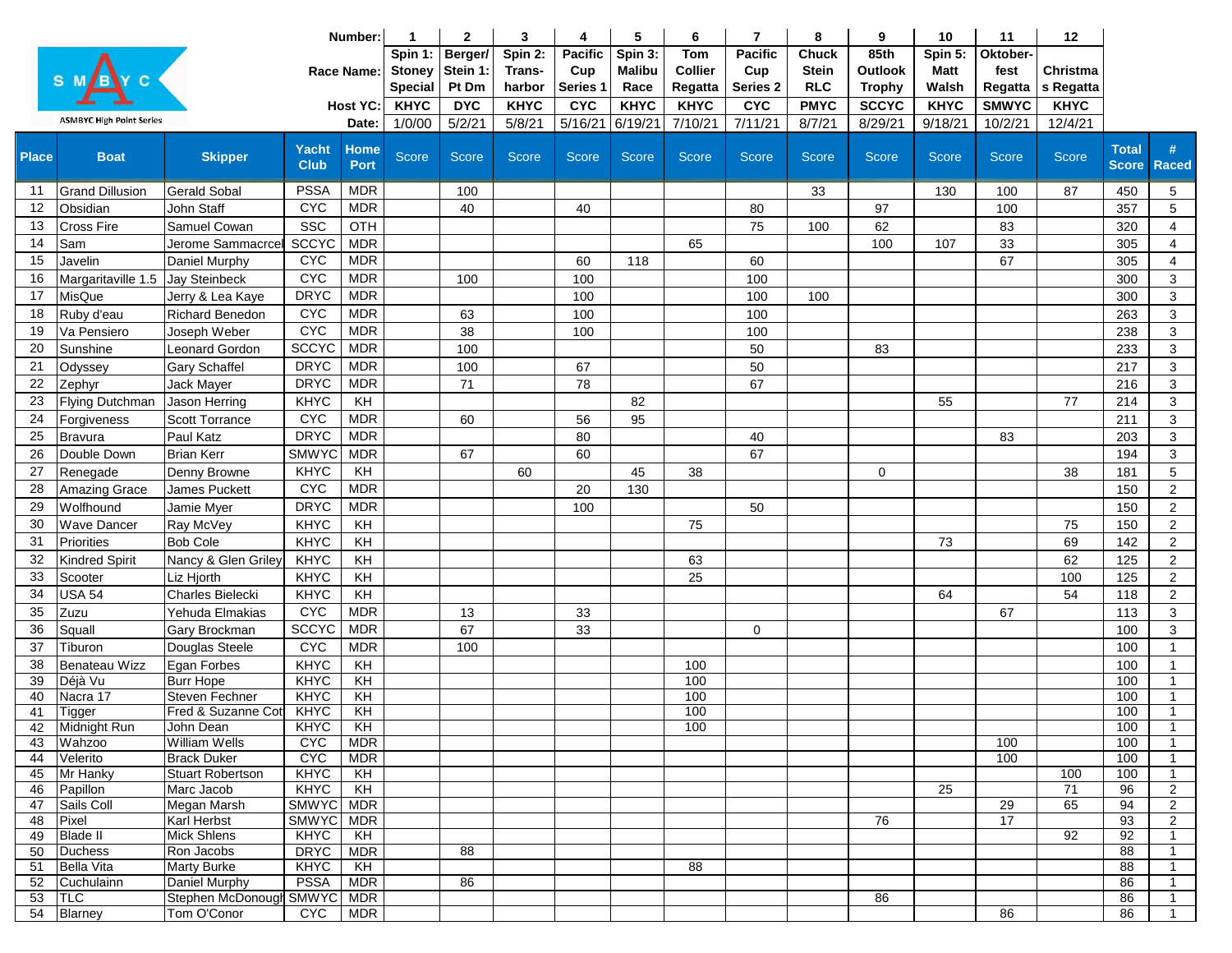|              |                                    |                                       | Number:                    |                          | -1                              | $\mathbf{2}$ | 3            | 4          | 5             | 6               | $\overline{7}$  | 8            | 9              | 10           | 11              | 12              |                 |                                |
|--------------|------------------------------------|---------------------------------------|----------------------------|--------------------------|---------------------------------|--------------|--------------|------------|---------------|-----------------|-----------------|--------------|----------------|--------------|-----------------|-----------------|-----------------|--------------------------------|
|              |                                    |                                       |                            |                          | Spin 1:                         | Berger/      | Spin 2:      | Pacific    | Spin 3:       | <b>Tom</b>      | <b>Pacific</b>  | <b>Chuck</b> | 85th           | Spin 5:      | Oktober-        |                 |                 |                                |
|              |                                    |                                       |                            | <b>Race Name:</b>        |                                 | Stein 1:     | Trans-       | Cup        | <b>Malibu</b> | <b>Collier</b>  | Cup             | <b>Stein</b> | <b>Outlook</b> | Matt         | fest            | Christma        |                 |                                |
|              |                                    |                                       |                            |                          | <b>Stoney</b><br><b>Special</b> | Pt Dm        | harbor       | Series 1   | Race          | Regatta         | Series 2        | <b>RLC</b>   | <b>Trophy</b>  | Walsh        | Regatta         | s Regatta       |                 |                                |
|              |                                    |                                       |                            | <b>Host YC:</b>          | <b>KHYC</b>                     | <b>DYC</b>   | <b>KHYC</b>  | <b>CYC</b> | <b>KHYC</b>   | <b>KHYC</b>     | <b>CYC</b>      | <b>PMYC</b>  | <b>SCCYC</b>   | <b>KHYC</b>  | <b>SMWYC</b>    | <b>KHYC</b>     |                 |                                |
|              | <b>ASMBYC High Point Series</b>    |                                       |                            | Date:                    | 1/0/00                          | 5/2/21       | 5/8/21       | 5/16/21    | 6/19/21       | 7/10/21         | 7/11/21         | 8/7/21       | 8/29/21        | 9/18/21      | 10/2/21         | 12/4/21         |                 |                                |
|              |                                    |                                       |                            |                          |                                 |              |              |            |               |                 |                 |              |                |              |                 |                 |                 |                                |
| <b>Place</b> | <b>Boat</b>                        | <b>Skipper</b>                        | <b>Yacht</b>               | <b>Home</b>              | Score                           | <b>Score</b> | <b>Score</b> | Score      | <b>Score</b>  | <b>Score</b>    | <b>Score</b>    | <b>Score</b> | <b>Score</b>   | <b>Score</b> | Score           | Score           | <b>Total</b>    |                                |
|              |                                    |                                       | <b>Club</b>                | <b>Port</b>              |                                 |              |              |            |               |                 |                 |              |                |              |                 |                 | <b>Score</b>    | <b>Raced</b>                   |
| 55           | Arrogante                          | <b>Jill Alstott</b>                   | <b>RBYC</b>                | $\overline{K}$           |                                 |              |              |            |               |                 |                 |              |                |              |                 | 86              | 86              | $\mathbf{1}$                   |
| 56           | Feleena                            | Scott Barber                          | <b>C<sub>A</sub>C</b>      | <b>MDR</b>               |                                 |              |              |            |               |                 | 83              |              |                |              |                 |                 | 83              | $\mathbf{1}$                   |
| 57           | Coquille                           | <b>Gary Ezor</b>                      | <b>DRYC</b>                | <b>MDR</b>               |                                 | 80           |              |            |               |                 |                 |              |                |              |                 |                 | 80              | $\mathbf{1}$                   |
| 58           | C-15 (Paternoster) Tom Paternoster |                                       | <b>SCCYC</b>               | <b>MDR</b>               |                                 |              |              |            |               |                 |                 |              | 79             |              |                 |                 | 79              | $\mathbf{1}$                   |
| 59           | <b>Boat</b>                        | <b>Philip Krevoy</b>                  | <b>DRYC</b>                | <b>MDR</b>               |                                 | 75           |              |            |               |                 |                 |              |                |              |                 |                 | 75              | $\mathbf{1}$                   |
| 60           | <b>Trigger Fish</b>                | Andy Beggs                            | KHYC                       | KH                       |                                 |              |              |            |               | 75              |                 |              |                |              |                 |                 | 75              | $\mathbf{1}$                   |
| 61           | Wombat                             | <b>Steven Moses</b>                   | <b>CYC</b>                 | <b>MDR</b>               |                                 |              |              |            |               |                 |                 |              |                |              | 71              |                 | 71              | $\mathbf{1}$                   |
| 62           | Encore                             | John McEntire                         | <b>DRYC</b>                | <b>MDR</b>               |                                 | 50           |              |            |               |                 | $\overline{20}$ |              |                |              |                 |                 | 70              | $\overline{2}$                 |
| 63           | C-15 (Sampson)                     | Matt Sampson                          | <b>SCCYC</b>               | <b>MDR</b>               |                                 |              |              |            |               |                 |                 |              | 69             |              |                 |                 | 69              | $\mathbf{1}$                   |
| 64           | Out of Reach III                   | Louis Nees                            | <b>CYC</b>                 | <b>MDR</b>               |                                 | 57           |              | 11         |               |                 |                 |              |                |              |                 |                 | 68              | $\overline{2}$                 |
| 65           | Lugano                             | <b>Mark Stratton</b>                  | <b>DRYC</b>                | <b>MDR</b>               |                                 |              |              | 67         |               |                 |                 |              |                |              |                 |                 | 67              | $\mathbf{1}$                   |
| 66           | Descanso                           | Mark & Brandon Foll                   | KHYC                       | KH                       |                                 |              |              |            |               | 67              |                 |              |                |              |                 |                 | 67              | $\mathbf{1}$                   |
| 67           | Redlin                             | <b>Derek Heeb</b>                     | <b>C<sub>AC</sub></b>      | <b>MDR</b>               |                                 |              |              |            |               |                 |                 |              |                |              | 67              |                 | 67              | $\mathbf{1}$                   |
| 68           | Akaw!                              | <b>Michael Ewens</b>                  | <b>AYC</b>                 | OTH                      |                                 |              |              | 33         |               |                 | 33              |              |                |              |                 |                 | 66              | $\overline{2}$                 |
| 69           | Nu                                 | <b>Bert Tietje</b>                    | <b>SMWYC</b>               | <b>MDR</b>               |                                 |              |              |            |               |                 |                 |              | 66             |              |                 |                 | 66              | $\mathbf{1}$                   |
| 70           | Odin                               | <b>Henry Toles</b>                    | <b>CYC</b>                 | <b>MDR</b>               |                                 |              |              |            | 65            |                 |                 |              |                |              |                 |                 | 65              | $\mathbf{1}$                   |
| 71           | El Encanto                         | Jeff Gentry                           | <b>RBYC</b>                | KH                       | 33                              |              |              |            |               |                 |                 |              |                |              |                 | 29              | 62              | $\overline{2}$                 |
| 72           |                                    | Laser (DesRocher Joaquin DesRochers   | <b>KHYC</b>                | KH                       |                                 |              |              |            |               |                 |                 |              | 62             |              |                 |                 | 62              | $\mathbf{1}$                   |
| 73<br>74     | <b>Flash Packet</b>                | Peter Stazicker<br><b>Brian Mason</b> | <b>CYC</b><br><b>SCCYC</b> | <b>MDR</b><br><b>MDR</b> |                                 |              |              | 44         |               |                 | 17              |              | 59             |              |                 |                 | 61<br>59        | $\overline{2}$<br>$\mathbf{1}$ |
| 75           | Lil' Dude<br>All In                | Denise George                         | <b>SMWYC</b>               | <b>MDR</b>               |                                 |              |              |            |               |                 |                 |              |                |              | 57              |                 | 57              | $\mathbf{1}$                   |
| 76           | Prima                              | Mark Scharoun                         | KHYC                       | KH                       |                                 |              |              |            | 9             |                 |                 |              |                |              |                 | 46              | 55              | $\overline{2}$                 |
| 77           | Jaya                               | Evan Friis                            | <b>SMWYC</b>               | <b>MDR</b>               |                                 |              |              |            |               |                 |                 |              | 52             |              |                 |                 | 52              | $\mathbf{1}$                   |
| 78           | <b>Water Brothers</b>              | Mark Lampert, Jasor                   | <b>DRYC</b>                | <b>MDR</b>               |                                 | 50           |              |            |               |                 |                 |              |                |              |                 |                 | 50              | $\mathbf{1}$                   |
| 79           | Penelope                           | Dave Smith                            | KHYC                       | $\overline{K}$           |                                 |              |              |            |               | 50              |                 |              |                |              |                 |                 | 50              | $\mathbf{1}$                   |
| 80           | Sheridan Mae                       | Steve & Kathleen Da                   | <b>KHYC</b>                | KH                       |                                 |              |              |            |               | 50              |                 |              |                |              |                 |                 | 50              | $\mathbf{1}$                   |
| 81           | Mexican Divorce                    | <b>Neil Fraser</b>                    | <b>DRYC</b>                | <b>MDR</b>               |                                 |              |              |            |               |                 |                 |              |                |              | 50              |                 | 50              | $\mathbf{1}$                   |
| 82           | S Cape Goat                        | <b>SMWYC Juniors</b>                  | <b>SMWYC</b>               | <b>MDR</b>               |                                 |              |              |            |               |                 |                 |              |                |              | $\overline{50}$ |                 | 50              | $\mathbf{1}$                   |
| 83           | Li'l Kohola                        | Dorian Harris                         | KH <sub>XC</sub>           | KH                       |                                 |              |              |            |               |                 |                 |              |                |              |                 | $\overline{50}$ | 50              | $\mathbf{1}$                   |
| 84           | Fanky                              | Joaquin Gutierrez                     | <b>CYC</b>                 | <b>MDR</b>               |                                 | 43           |              |            |               |                 |                 |              |                |              |                 |                 | 43              | $\mathbf{1}$                   |
| 85           | Sandbox                            | <b>Mark Sands</b>                     | <b>C<sub>AC</sub></b>      | <b>MDR</b>               |                                 |              |              |            |               |                 |                 |              |                |              | 43              |                 | 43              | $\mathbf{1}$                   |
| 86           | Oasis                              | Michael Leighton                      | <b>PRYC</b>                | KH                       |                                 |              |              |            |               |                 |                 |              |                |              |                 | 43              | 43              | $\mathbf{1}$                   |
| 87           | Psycho Tiller                      | Christopher Connelly SMWYC            |                            | <b>MDR</b>               |                                 |              |              |            |               |                 |                 |              | 41             |              |                 |                 | 41              | $\mathbf{1}$                   |
| 88           | Gax                                | Jeffery Finn                          | <b>SCCYC</b>               | <b>MDR</b>               |                                 |              |              |            |               |                 |                 |              | 38             |              |                 |                 | 38              | $\mathbf{1}$                   |
| 89           | Coeur de Lion                      | <b>Lucien Hall</b>                    | <b>RBYC</b>                | $\overline{K}$           |                                 |              |              |            |               |                 |                 |              |                | 36           |                 |                 | $\overline{36}$ | $\mathbf{1}$                   |
| 90           | GuacAmore                          | <b>Kent Lowell</b>                    | KHYC                       | $\overline{K}$           |                                 |              |              |            | 33            |                 |                 |              |                |              |                 |                 | 33              | -1                             |
| 91           | Hotel Catalina                     | Ludovic Francois                      | PSSA                       | <b>MDR</b>               |                                 | 33           |              |            |               |                 |                 |              |                |              |                 |                 | 33              | $\mathbf{1}$                   |
| 92           | Zulu                               | Team Zulu                             | <b>PSSA</b>                | <b>MDR</b>               |                                 | 33           |              |            |               |                 |                 |              |                |              |                 |                 | 33              | $\mathbf{1}$                   |
| 93           | <b>Crimson Star</b>                | Lee Rhoads                            | SMWYC MDR                  |                          |                                 |              |              |            |               |                 |                 |              |                |              | 33              |                 | 33              | $\mathbf{1}$                   |
| 94           | Sloop John B                       | John Coye                             | <b>PRYC</b>                | KH                       |                                 |              |              |            |               |                 |                 |              |                |              |                 | $\overline{33}$ | 33              | $\mathbf{1}$                   |
| 95           | Cassiopeia                         | Margie Woods                          | <b>DRYC</b>                | <b>MDR</b>               |                                 | 25           |              |            |               |                 |                 |              |                |              |                 |                 | $\overline{25}$ | $\mathbf{1}$                   |
| 96           | Lil Kohola                         | Dorian Harris                         | <b>KHYC</b>                | KH                       |                                 |              |              |            |               | 25              |                 |              |                |              |                 |                 | 25              | $\mathbf{1}$                   |
| 97           | <b>Knotty Actor</b>                | Kevin Cammiso                         | KHYC                       | $\overline{K}$           |                                 |              |              |            |               |                 |                 |              |                |              |                 | 25              | 25              | $\mathbf{1}$                   |
| 98           | Jubilee                            | Kenneth Blight                        | KHYC                       | KH                       |                                 |              |              |            |               | $\overline{17}$ |                 |              |                |              |                 | $\mathbf 0$     | 17              | $\overline{2}$                 |
| 99           | Shibumi                            | <b>Team PMYC</b>                      | <b>PMYC</b>                | MDR                      |                                 |              |              |            |               |                 |                 | 17           |                |              |                 |                 | 17              | $\mathbf{1}$                   |
| 100          | Aloha                              | <b>William Ziel</b>                   | <b>KHYC</b>                | $\overline{K}$           |                                 |              |              |            |               |                 |                 |              |                |              |                 | 15              | 15              | $\mathbf{1}$                   |
| 101          | <b>Hard Habit</b>                  | <b>Bruce Warren</b>                   | <b>DRYC</b>                | <b>MDR</b>               |                                 |              |              |            |               |                 |                 |              |                |              | 14              |                 | 14              | $\mathbf{1}$                   |